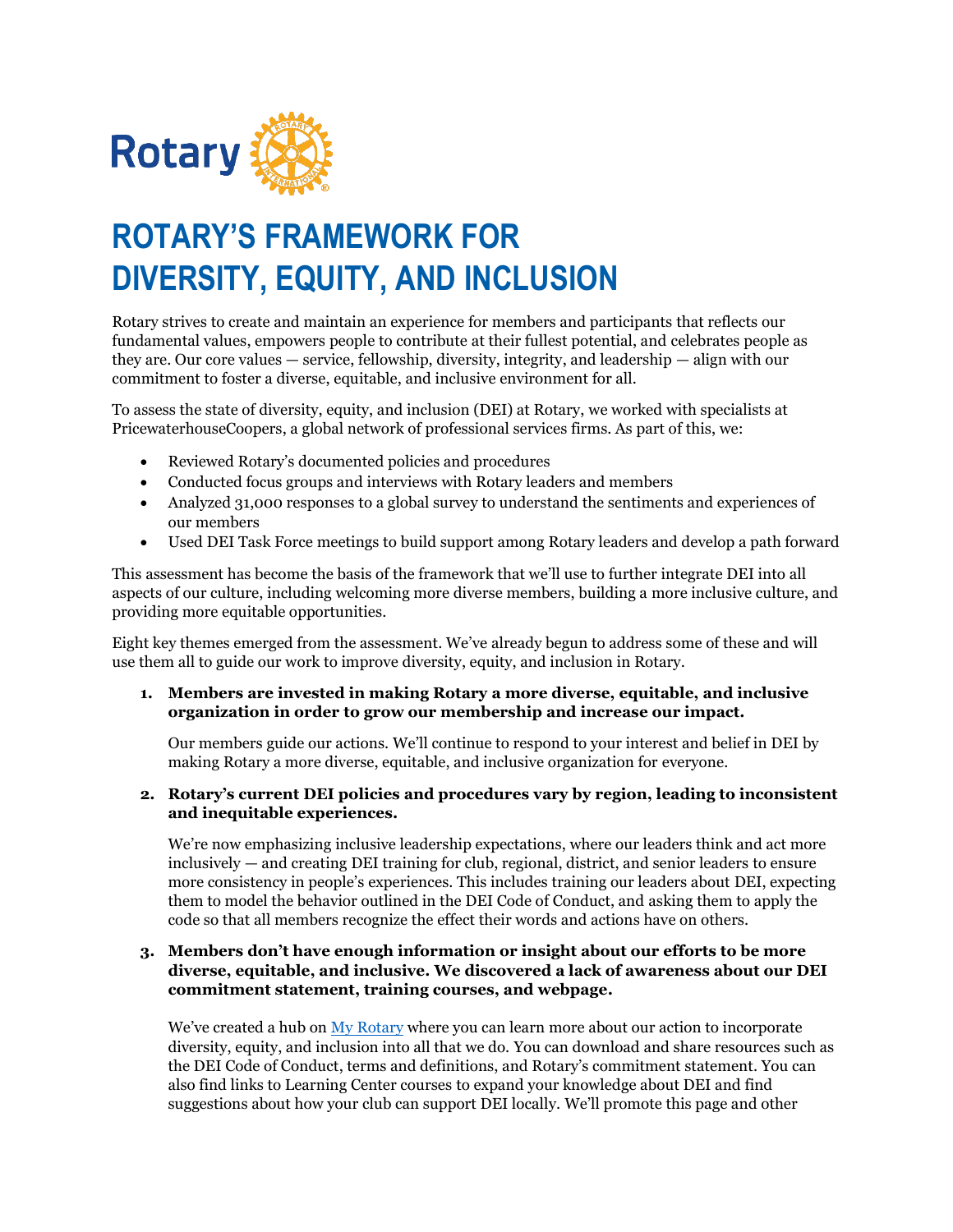resources in all of our communication channels to bring you the most up-to-date information.

**4. More than 25% of the survey respondents said they don't know how to report discrimination or harassment at Rotary. Some members also noted the lack of a central place to report, collect, or address instances of this behavior. Members said some incidents go unreported and some inappropriate behavior incurs no consequences.**

The goal of the DEI Code of Conduct is to be clear about how Rotary members are expected to conduct themselves in order to create and maintain collaborative, positive, and healthy environments. This means we expect all members to use respectful language, be supportive, foster a welcoming and inclusive environment, and celebrate diversity.

In any instance when a member acts in an unsupportive or unwelcoming manner, or anytime you experience or witness behavior that doesn't align with the DEI Code of Conduct, you can contact [cds@rotary.org.](mailto:CDS@rotary.org) Rotary staff will review your report and follow up appropriately.

# **5. More than 30% of the survey respondents said they don't believe that Rotary leaders are actively promoting DEI. They said they don't see Rotary leaders being held accountable, and they don't believe those leaders uniformly apply or uphold Rotary's DEI principles.**

All Rotary leaders are expected to uniformly apply and uphold the DEI Code of Conduct. If you experience or witness behavior from a Rotary leader that doesn't align with the code, you can contac[t cds@rotary.org.](mailto:CDS@rotary.org) Rotary staff will review your report and follow up appropriately.

## **6. Members believe that leadership opportunities are limited for anyone who doesn't fit the traditional profile of a Rotary leader. They said members who don't look or behave in a certain way or have the "right" Rotary resume don't have the same opportunities to advance.**

Rotary International's Board of Directors has reviewed and updated the qualifications for some key leadership roles, including the International Assembly moderator and regional leaders, in order to welcome more diverse voices. For the first time, a Rotaractor has been appointed to serve as a Rotary public image coordinator in 2022-23.

We'll continue to seek opportunities to make leadership roles more accessible.

**7. The cost of joining Rotary remains an obstacle to retaining members, attracting new ones, and accurately representing our communities. When we welcome only those with the financial means, we exclude community members who want to make a difference but can't afford to join.**

We want to ensure that the cost of Rotary is commensurate with the value of being a member. But we don't want cost to keep potential people of action from connecting and making a difference through Rotary. We'll explore more ways to make Rotary accessible to more people who want to create change in their communities.

#### **8. Younger members, particularly Rotaractors, said they don't have a pathway to leadership and aren't offered meaningful opportunities to get involved, showcase their ideas, or take part in making decisions because of their age or perceived lack of experience.**

Since the 2019 Council on Legislation voted to include Rotaract clubs as a distinct membership type in Rotary International, we've incorporated Rotaract into our operational processes and strategic initiatives. We're in the process of ensuring that Rotaractors participate in leadership